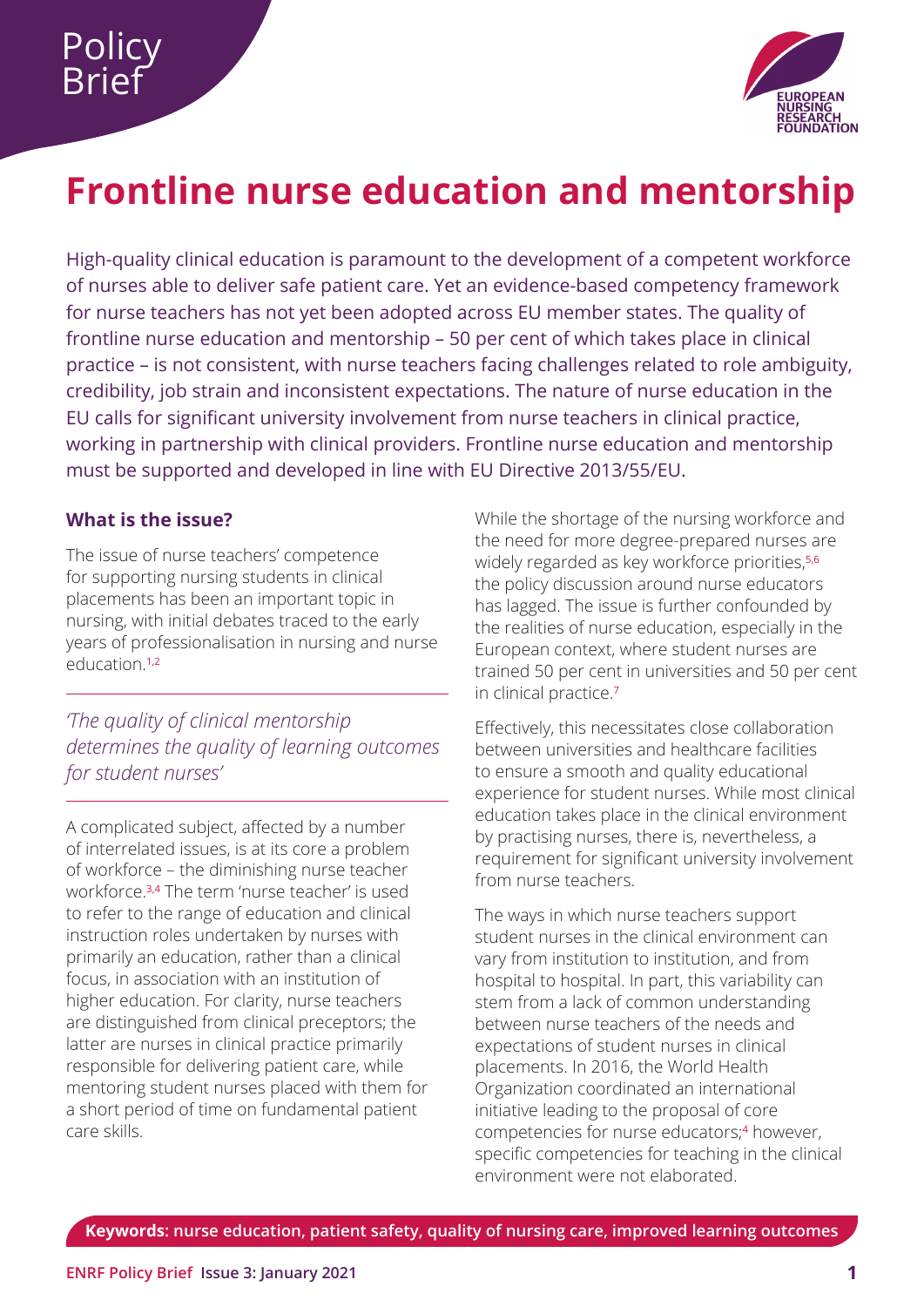#### <span id="page-1-0"></span>**What are student nurses' expectations?**

Uncovering the student experience and expectations of nurse teacher support in clinical placement is a well-researched topic.<sup>[8,9,10,11,12,13](#page-5-0)</sup> Student nurses from a range of settings, hospitals and universities, note high expectations of their nurse teachers when in clinical placements. It is argued that clinical competencies supersede in importance teachers' personality traits and interpersonal skills. Students emphasise the importance of nurse teachers appreciating current realities of clinical practice, especially in terms of the time, workload and resource pressures under which clinicians and students in clinical placements provide patient care.

However, not all students agree, with some students only seeing the value of nurse teachers where a problem existed with their clinical placement or mentor.<sup>9</sup> By contrast, student nurses expected nurse teachers to provide oneto-one support for university assignments rather than provide clinical teaching. An interesting area of responsibility for nurse teachers was the provision of emotional support and creating a space for students to reflect on their practice. The pressures of the clinical environment are such that taking time away from patient care, however brief, is difficult to justify for students without the presence of the nurse teacher.

*'Students note the importance of nurse teachers appreciating current realities of clinical practice, especially in terms of the time, workload and resource pressures under which clinicians and students in clinical placements provide patient care'*

However, strained relationships between university- and practice-based staff, with potential for role duplication, contributed to students feeling disloyal to their clinical mentor if they sought university support.<sup>12,13</sup>

#### **What are nurse teachers' concerns?**

The international literature reveals a long-standing debate and concern among

nurse teachers from various universities around their role and competence to support nursing students in clinical placements.[11,12,13,14,15,16,17](#page-5-0) Key challenges that concern nurse teachers include issues of role ambiguity, credibility, job strain and inconsistent expectations.

Through focus group interviews with nurse educators, concerns around role clarity and expectations have been documented.<sup>14</sup> Interviewees' perceptions of their role in clinical placements were reportedly different from other stakeholders. These included: undertaking joint research projects with practitioners; publishing; joint training; and supporting and supervising student nurses. However, nurse educators expressed concerns and anxieties because of insufficient time, heavy workload and diverse institutional priorities. The competing demands of their university role meant that nurse teachers effectively had little time to engage with clinical practice in the way they aspired to.

# *'Nurse teachers' key challenges relate to role ambiguity, credibility, job strain and inconsistent expectations'*

The above resonates with concerns expressed over 20 years ago from across the Atlantic, demonstrating the pervasive and long-standing nature of this debate.<sup>15</sup> In a survey of nurse teachers from across Ontario, problematic conceptions of their role were identified stemming from excessive and multiple role demands. Nurse teachers reported role overload, leading to job strain and burnout. In addition to struggling to meet the ever-increasing demands from universities, nurse teachers also had to contend with having low clinical credibility among hospital-based nurses. Remaining clinically competent was an ambition too far for some but regarded as essential to enabling greater integration between research, education and clinical practice.

More recently, in Ireland, nurse teachers remained concerned about the ambivalence of their role in clinical placements.<sup>13</sup> However, while maintaining clinical competence remained a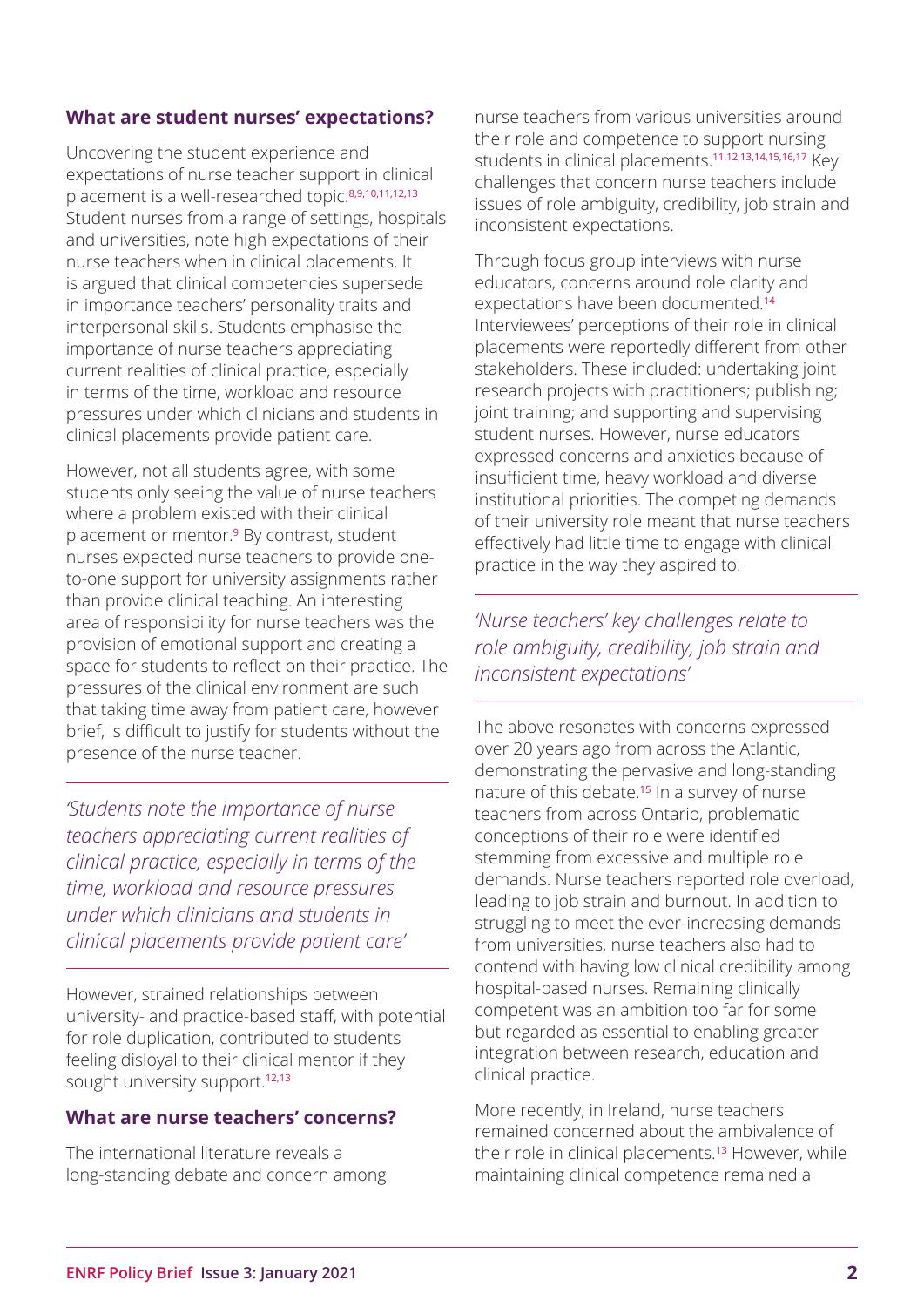<span id="page-2-0"></span>challenge, nurse teachers highlighted the value of fostering relationships in clinical practice. Avoiding duplication and clashes with clinical mentors, they saw value in their role as a resource to clinical staff, as well as providing opportunities for assessing students in practice. Nurse teachers were also regarded as having a key position to contribute to in-service and practice development.

Contrary views to this debate are not difficult to find, with some arguing that contemporary realities of higher education mean that the role of nurse teachers in clinical practice is effectively one of social relations.11,16 Nurse teachers perceive their role as primarily supporting clinical staff and mentors, acting in an advisory capacity on academic matters. Given that the majority of student nurses' clinical teaching is undertaken in hospitals and the community, nurse teachers have a responsibility to develop strong partnerships between the academic and clinical areas to ensure the two align and to prepare students for the realities of their future employment.

The above concerns notwithstanding, the function of nurse teachers in clinical environments remains largely welcomed and positively received with nurse teachers holding a range of supportive functions.<sup>12</sup> These include sharing updates about the university curriculum, contributing to educational audits, collating and responding to student concerns from placement evaluations and contributing to mentor preparation programmes.

*'Student nurses have high expectations from their teachers, although these are less to do with hands-on clinical teaching… and more about facilitating a positive learning experience'*

A key responsibility concerned providing advice for problem-solving and conflict resolution among student nurses and/or their mentors. Nurse teachers, however, seemed concerned that the teaching element of their role in

clinical placements remained concealed and unacknowledged.

Student nurses have high expectations from their teachers, although these are less to do with hands-on clinical teaching, which they seem happy to leave to their clinical mentors, and more about facilitating a positive learning experience.

# **Competencies for effective student support**

Examination of the international literature does not reveal any evidence-based, rigorously validated or widely regarded competency frameworks for nurse teachers supporting student nurses in clinical placements. However, research studies undertaken with different health stakeholders have concluded with a variety of different proposed competencies for nurse teachers.[10,18,19,20](#page-5-0)

A prospective cohort study identified a number of key competencies for nurse teachers: knowledge and skill about clinical procedures and techniques; guiding students' clinical skill development; questioning students to elicit underlying reasoning; and positive attitudes demonstrating work enjoyment and stimulation of student interest.<sup>19</sup>

Through other studies<sup>20</sup> the following competencies were promoted: clinical knowledge, instructional skills, monitoring student attainment and teaching manner. Through observations from actual practice, they found nurse teachers questioning and guiding students to think more critically through organising clinical learning experiences. However, nurse teachers focused more on task completion, treatment and medication delivery, and vital signs assessments rather than on wider nursing care planning. Additional skills and attitudes observed of nurse teachers included attentive listening, respect, empathy and caring.

Other nurse teacher competencies experienced as positive and enabling include: knowledge to direct and facilitate learning; skills for problem solving, troubleshooting and monitoring; and positive attitudes promoting advocacy and motivation.10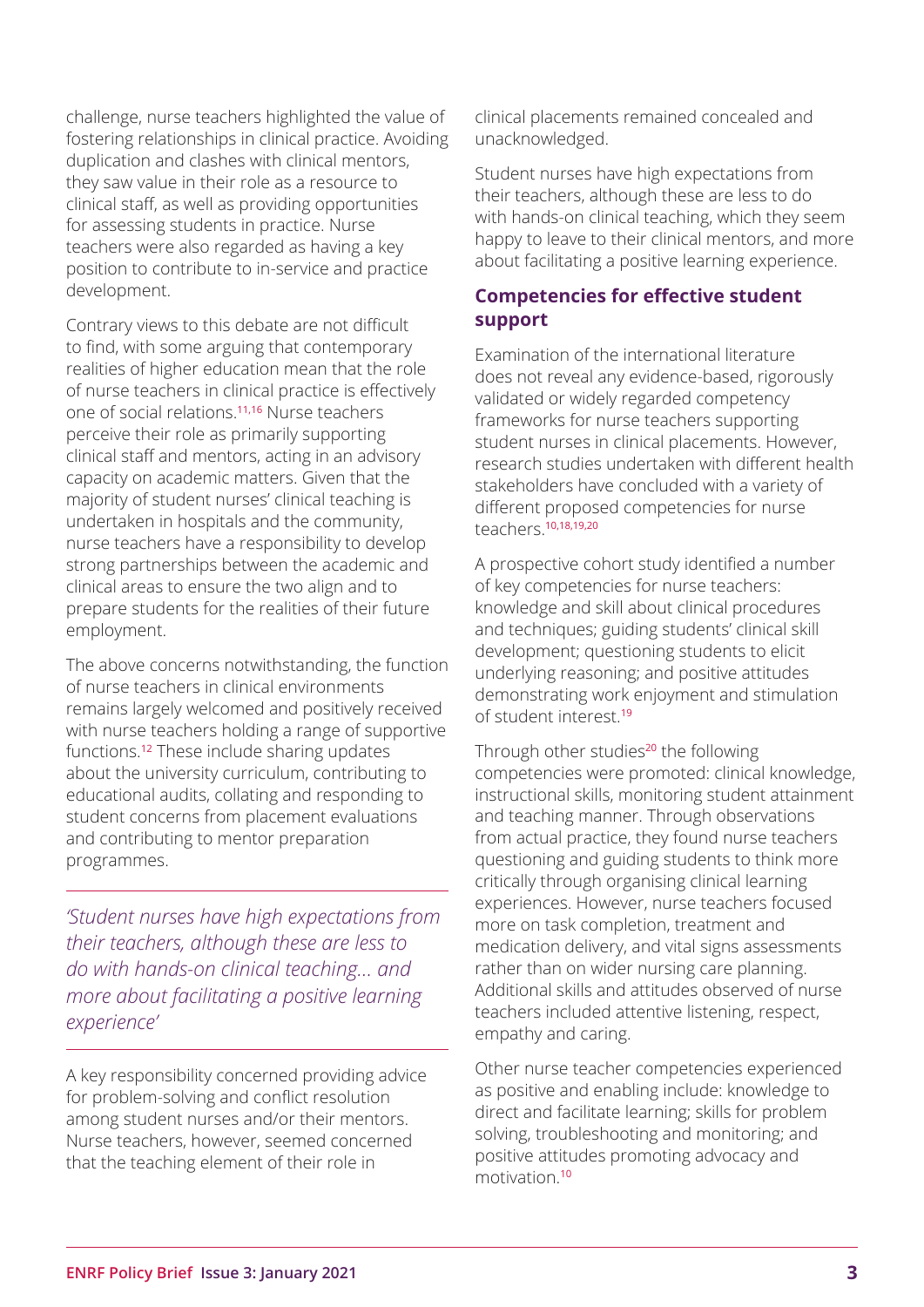The international dimension of this debate is perhaps not surprising, although the complementarity of research findings from different countries is impressive. In Canada, a large-scale survey of more than 1,200 student nurses revealed five sets of competencies for nurse teachers supporting student nurses in clinical placements.<sup>18</sup> First, effective teachers were identified to be well prepared, with rich nursing and teaching knowledge as well as experience.

Second, successful teachers were studentcentred in their approach to teaching and interacting with their students. Students perceived such teachers to be caring, supportive, patient, encouraging, approachable, open and flexible in their interactions.

Third, student nurses identified passion to be a key motivator for them, which inspired them to work hard and be excited about their practice. Fourth, nurse teachers in clinical placements were expected to role model professionalism, use professional communication, maintain professional barriers, show respect and fairness. A fifth set of competencies centred on preparing students for success and encompassed skills around setting clear goals and expectations, coaching, providing constructive feedback and encouraging reflection on practice.

*'Nurse teacher competencies experienced as positive and enabling include knowledge to direct and facilitate learning; skills for problem solving, troubleshooting, and monitoring; and positive attitudes promoting advocacy and motivation'*

## **Competence framework for nurse teachers supporting student nurses in clinical placements**

Drawing from the international literature, the beginnings of a competence framework for nurse teachers supporting student nurses in clinical placements may be sketched out along the following principles. Nurse teachers supporting student nurses in clinical placements should be expected to demonstrate:

## **Knowledge of:**

- **•** common patient conditions and relevant pathophysiology, as applied to the clinical areas of their expertise.
- **•** clinical procedures, protocols and/or policy as it applies to the delivery of common treatment and care approaches.
- **•** educational standards and levels of proficiency expected by student nurses in the context of particular clinical areas and the stage of the educational programme.

#### **Skills concerning:**

- **•** frequent nursing care interventions relevant to the clinical area of their expertise and condition of the patient population.
- **•** facilitation of learning through questioning and instilling an ethos of critical enquiry and clinical reasoning.
- **•** communication, troubleshooting, conflict resolution and partnership working.

#### **Attitudes that:**

- **•** motivate students to learn about their profession and maximise their clinical learning opportunities.
- **•** foster trusting relationships, leading to a positive culture of care within a supportive learning environment.
- **•** inspire students to practise safe, high-quality, patient-centred and compassionate healthcare.

Embodiment of the above principles by nurse teachers may allow for greater clarity in their role of supporting student nurses in clinical placements, as well as better manage students' expectations from their teachers. Moreover, it could allow nurse teachers to more readily role-model the eight competencies for general care nurses enshrined in EU legislation.<sup>7</sup> Within the EU, all registered nurses are required to practise within these eight competencies, and, by extension, it is the responsibility of nurse teachers to ensure their student nurses develop these competencies through their training.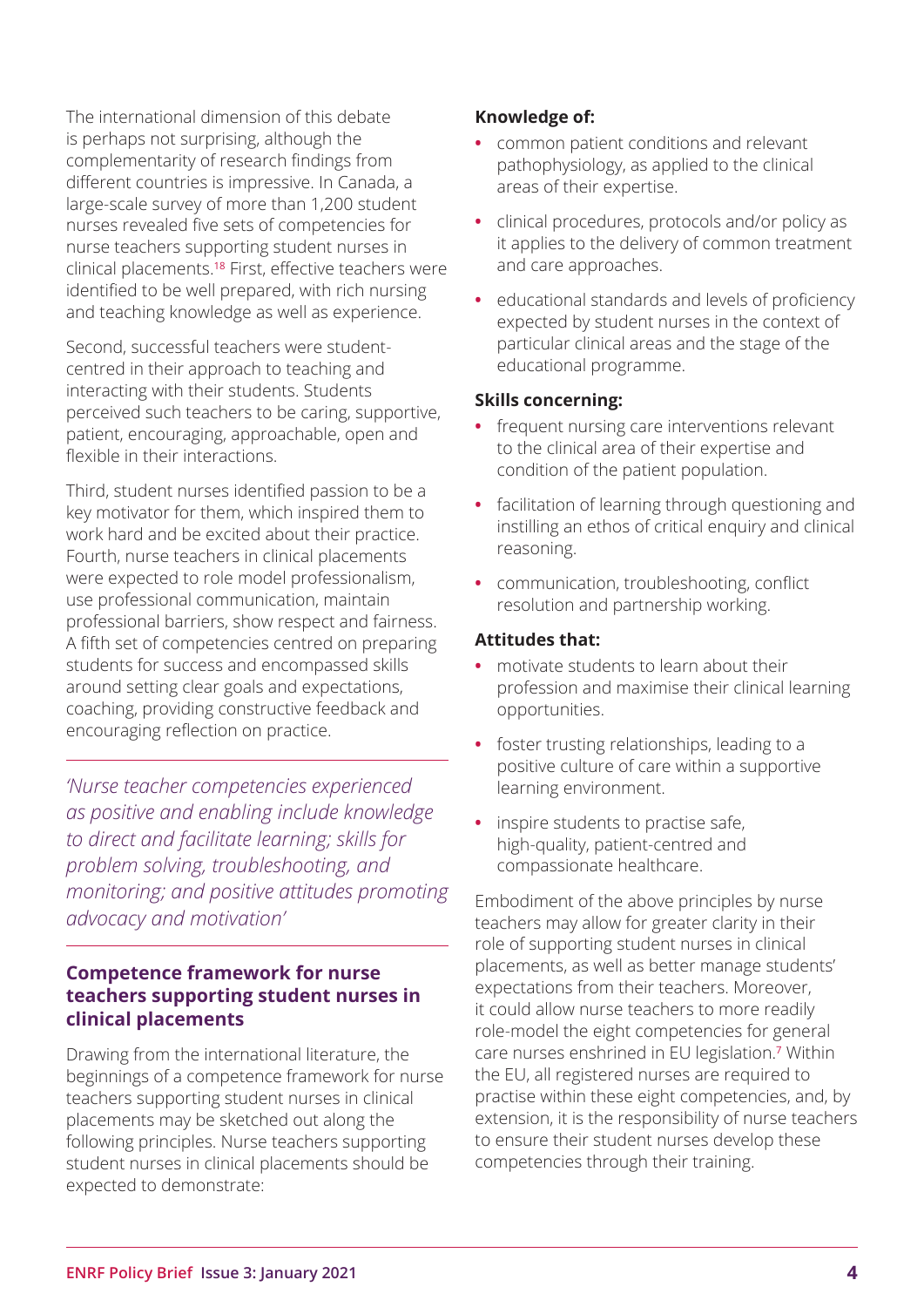#### **Where should future work focus?**

Future work should seek to align nurses' practice-based competencies with their teaching-based competencies. The Directive 2013/55/EU can help foster consistency, reliability and validity in approaches, which should ultimately help ensure the development of high-quality, highly competent, professional nurses.

However, the lack of evidence-based and validated frameworks points to a need for developing a set of EU principles related to knowledge, skills and attitudes to inform future developments. Within the EU specifically, the future of student nurses' education and training would seem inexplicably linked with the quality of support they receive from their nurse teachers while in clinical placements towards achieving the Directive 55 competency framework.<sup>7</sup>

*'Future work should seek to align nurses' practice-based competencies with their teaching-based competencies'*

It would therefore be sensible to highlight that to enable student nurses to meet EU benchmarks, their teachers' own competencies should be developed in such a way as to foster alignment with and strengthening of the Directive 55 competencies.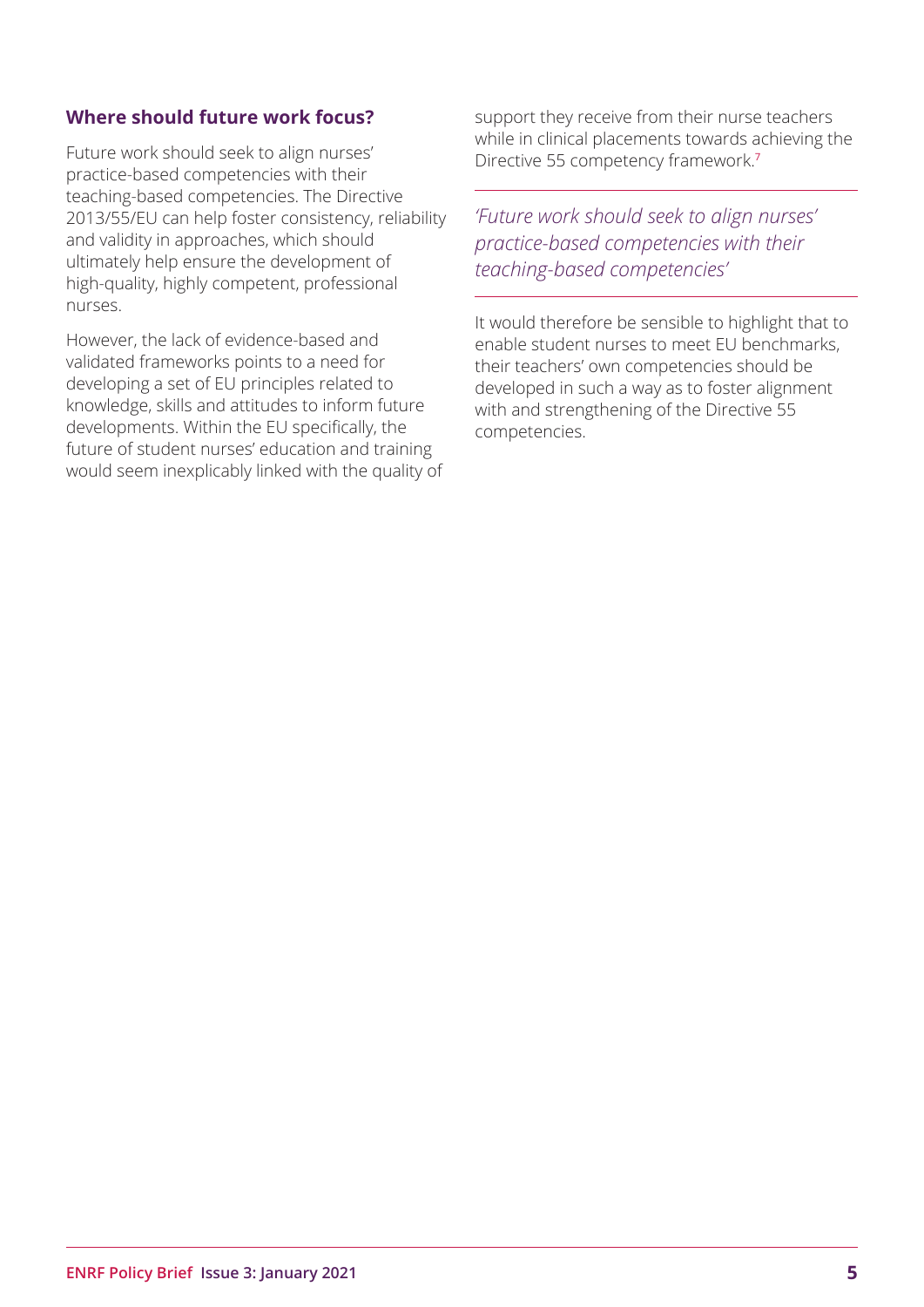#### <span id="page-5-0"></span>**References**

- [1](#page-0-0) Machan L 1980. *The Practitioner/Teacher Role: Practice what you teach*. Wakefield, Mass: Nursing Resources.
- [2](#page-0-0) Batey M 1969. The two normative worlds of the university nursing faculty'. *Nursing Forum*, VIII(1): 5–16.
- [3](#page-0-0) Westphal J, Marnocha S and Chapin T 2016. 'A pilot study to explore nurse educator workforce issues'. *Nursing Education Perspectives*, 37(3): 171–3.
- [4](#page-0-0) WHO. 2016. *Nurse Educator Core Competencies*. Geneva: World Health Organization.
- [5](#page-0-0) Aiken L, Sloane D, Bruyneel L, Van den Heede K, Griffiths P, Busse R, Diomidous M, Kinnunen J, Kózka M, Lesaffre E, McHugh MD, Moreno-Casbas MT, Rafferty AM, Schwendimann R, Scott A, Tishelman C, van Achterberg T, Sermeus W 2014. 'Nurse staffing and education and hospital mortality in nine European countries: a retrospective observational study'. *Lancet*, 383: 1824–30.
- [6](#page-0-0) GHWA 2016. *Health Workforce 2030: A Global Strategy on Human Resources for Health*. Geneva: Global Health Workforce Alliance/ World Health Organization.
- [7](#page-0-0) European Commission 2013. 'Directive 2013/55/EU of the European Parliament and of the Council 20 November 2013 amending Directive 2005/36/EC on the recognition of professional qualifications'. *Official Journal of the European Union*, 354: 132–70.
- [8](#page-1-0) Benor D and Leviyof I 1997. The development of students' perceptions of effective teaching: the ideal, best and poorest clinical teacher in nursing'. *Journal of Nursing Education*, 206–11.
- [9](#page-1-0) Price L, Hastie L, Duffy K, Ness V, and McCallum | 2011. 'Supporting students in clinical practice: pre-registration nursing students' views on the role of the lecturer'. *Nurse Education Today*, 780–4.
- [10](#page-1-0) Brown L, Herd K, Humphries G and Paton M 2005. 'The role of the lecturer in practice placements: what do students think?' *Nurse Education in Practice*, 84–90.

#### **Further reading**

Booth A., Papaioannou D and Sutton A 2016. *Systematic Approaches to a Successful Literature Review*. London: SAGE.

Tricco, A., Langlois, E and Straus S 2017. *Rapid Reviews to Strengthen Health Policy and Systems: A practical guide*. Geneva: World Health Organization.

- [11](#page-1-0) Meskell P, Murphy K and Shaw D 2009. 'The clinical role of the lecturers in nursing in Ireland: perceptions from key stakeholder groups in nurse education on the role'. *Nurse Education Today*, 784–90.
- [12](#page-1-0) MacIntosh T 2015. The link lecturer role: inconsistent and incongruent realities'. *Nurse Education Today*, e8–13.
- [13](#page-1-0) McSharry E, McGloin H, Frizzell A and Winters-O'Donnell L 2010. 'The role of the nurse lecturer in clinical practice in the Republic of Ireland'. *Nurse Education in Practice*, 189–95.
- [14](#page-1-0) Williams A and Taylor C 2008. 'An investigation of nurse educator's perceptions and experiences of undertaking clinical practice'. *Nurse Education Today*, 899–908.
- [15](#page-1-0) Choudry U 1992. 'Faculty practice competencies: nurse educators' perceptions'. *Canadian Journal of Nursing Research Archive*, 3.
- [16](#page-1-0) Ousey K and Grallagher P 2010. The clinical credibility of nurse educators: time the debate was put to rest'. *Nurse Education Today*, 662–5.
- [17](#page-1-0) Andrew N and Robb Y 2011. 'The duality of professional practice in nursing: academics for the 21st century'. *Nurse Education Today*, 31: 429–33.
- [18](#page-2-0) Matthew-Maich N, Martin L, Ackerman-Rainville R, Hammond C, Palma A, Sheremet D and Stone R 2015. 'Student perceptions of effective nurse educators in clinical practice'. *Nursing Standard*, 34.
- [19](#page-2-0) Lovrić R, Prlić N, Barać I, Plužarić J, Pušeljić S, Berecki I and Radić R 2014. 'Specificities and differences in nursing students' perceptions of nursing clinical faculties' competences'. *Journal of Professional Nursing*, 406–17.
- [20](#page-2-0) Hsu L-L 2006. 'An analysis of clinical teacher behaviour in a nursing practicum in Taiwan'. *Journal of Clinical Nursing*, 619–28.

Wright K., Golder S and Lewis-Light K 2015. 'What value is the CINAHL database when searching for systematic reviews of qualitative studies?' *Systematic Reviews*, 4, 104-112.

#### **Acknowledgements**

This briefing was developed in the context of the QualMent project, in which the European Federation of Nurses (EFN) is a partner, to explore the evidence behind this important topic, and to provide evidence-based reflection and analysis. QualMent is a 28-month project co-funded by the Erasmus+ programme. It aims to address the challenges of clinical mentorship in nursing education and develop clinical mentors' competencies through mentor education for nursing students in Europe. For more information, see [www.qualment.eu](http://www.qualment.eu).